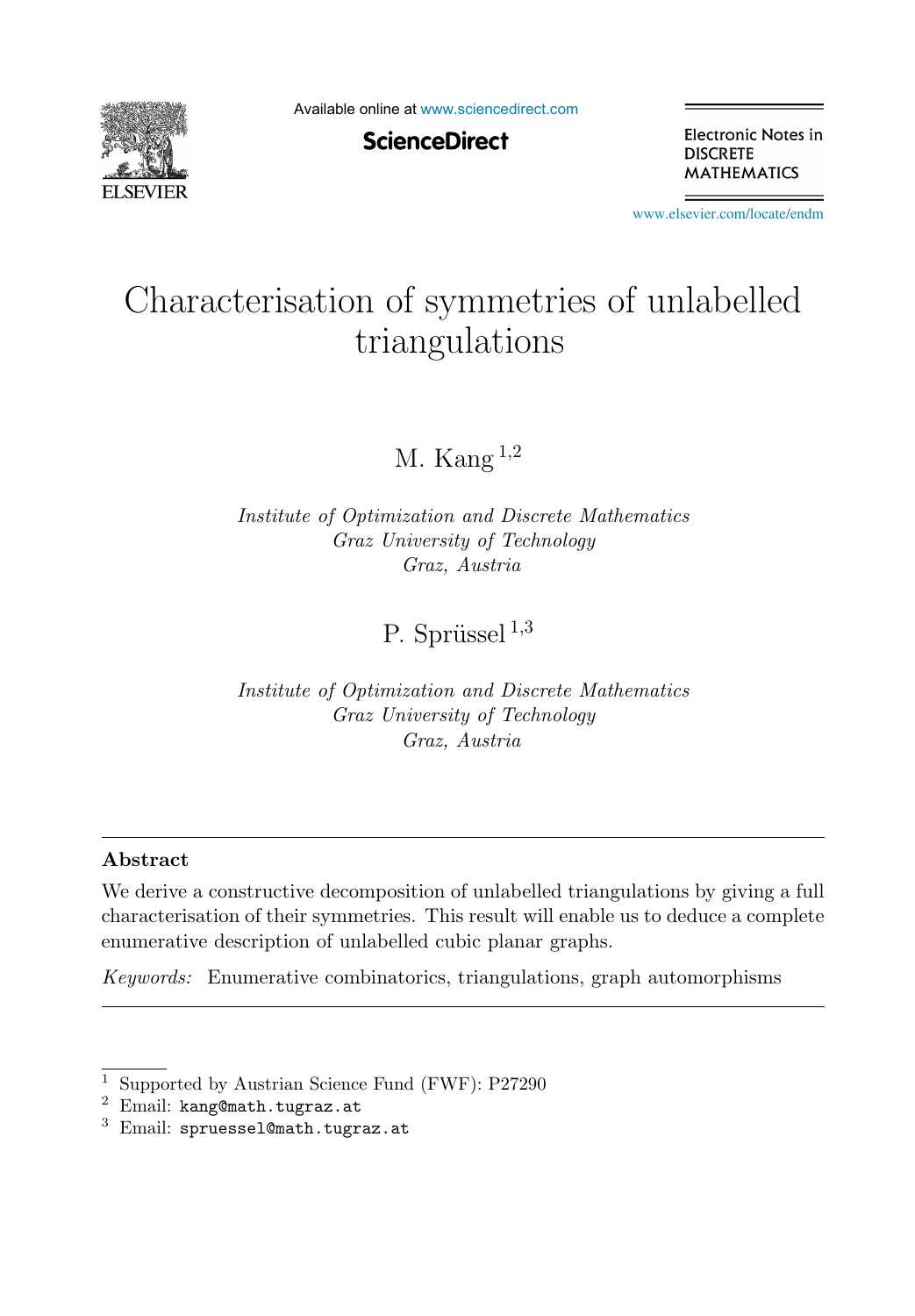# **1 Introduction**

### 1.1 Related work and motivation

The enumeration of graphs embeddable on a surface, in particular planar graphs, has been among the most studied problems in enumerative combinatorics. The breakthrough result by McDiarmid, Steger, and Welsh [\[9\]](#page-7-0) states that if  $P(n)$  denotes the number of labelled planar graphs on n vertices, then  $(P(n)/n!)^{1/n}$  converges to a limit  $\gamma$  as  $n \to \infty$ , which is called the growth constant of labelled planar graphs. An upper bound on  $\gamma$  was obtained by Osthus, Prömel, and Taraz  $[10]$ , using triangulations and probabilistic methods. Bender, Gao, and Wormald [\[1\]](#page-6-0) showed that the number of labelled 2-connected planar graphs on *n* vertices is asymptotically  $26.1^{n+o(n)}n!$ , giving a lower bound for  $P(n)$ , using the singularity analysis of generating functions arising from the decomposition of planar graphs along connectivity. Further analysing the singularities and singular types of the generating functions in  $[1]$ , Giménez and Noy [\[6\]](#page-7-0) proved that  $P(n) \sim c n^{-7/2} 27.2^n n!$  for an analytic computable constant  $c > 0$ .

Despite extensive studies on graphs on a surface and related structures, many structural and enumerative problems concerning *unlabelled* (i.e. nonisomorphic) graphs on a surface are still open. While some subfamilies of unlabelled planar graphs such as outerplanar graphs [\[2\]](#page-7-0) and series parallel graphs [\[5\]](#page-7-0) have been enumerated, the fundamental problem of the asymptotic number of *all* unlabelled planar graphs is still open.

Richmond and Wormald [\[11\]](#page-7-0) proved a conjecture by Tutte [\[12\]](#page-7-0) that almost all planar maps (i.e. graphs that are *embedded* on the sphere) are asymmetric. In other words, almost all planar maps have no non-trivial automorphisms. The situation for *planar graphs* (i.e. graphs that are *embeddable* on the sphere) is however very different: McDiarmid, Steger, and Welsh [\[9\]](#page-7-0) showed that almost all planar graphs have exponentially many automorphisms. This implies that one cannot deduce the asymptotic number of unlabelled planar graphs from that of labelled planar graphs.

One of the most important concepts used in the enumeration of graphs is constructive decompositions of graphs. Such constructive decompositions can be interpreted as functional operations of generating functions which encode the enumerative information of graphs. A seminal example of constructive decompositions is Tutte's decomposition [\[12\]](#page-7-0): every 2-connected graph is characterised by three disjoint subclasses of graphs, each of which is decomposed into smaller building blocks, where 3-connected graphs form a base case, and the building blocks construct all possible 2-connected graphs. Chapuy et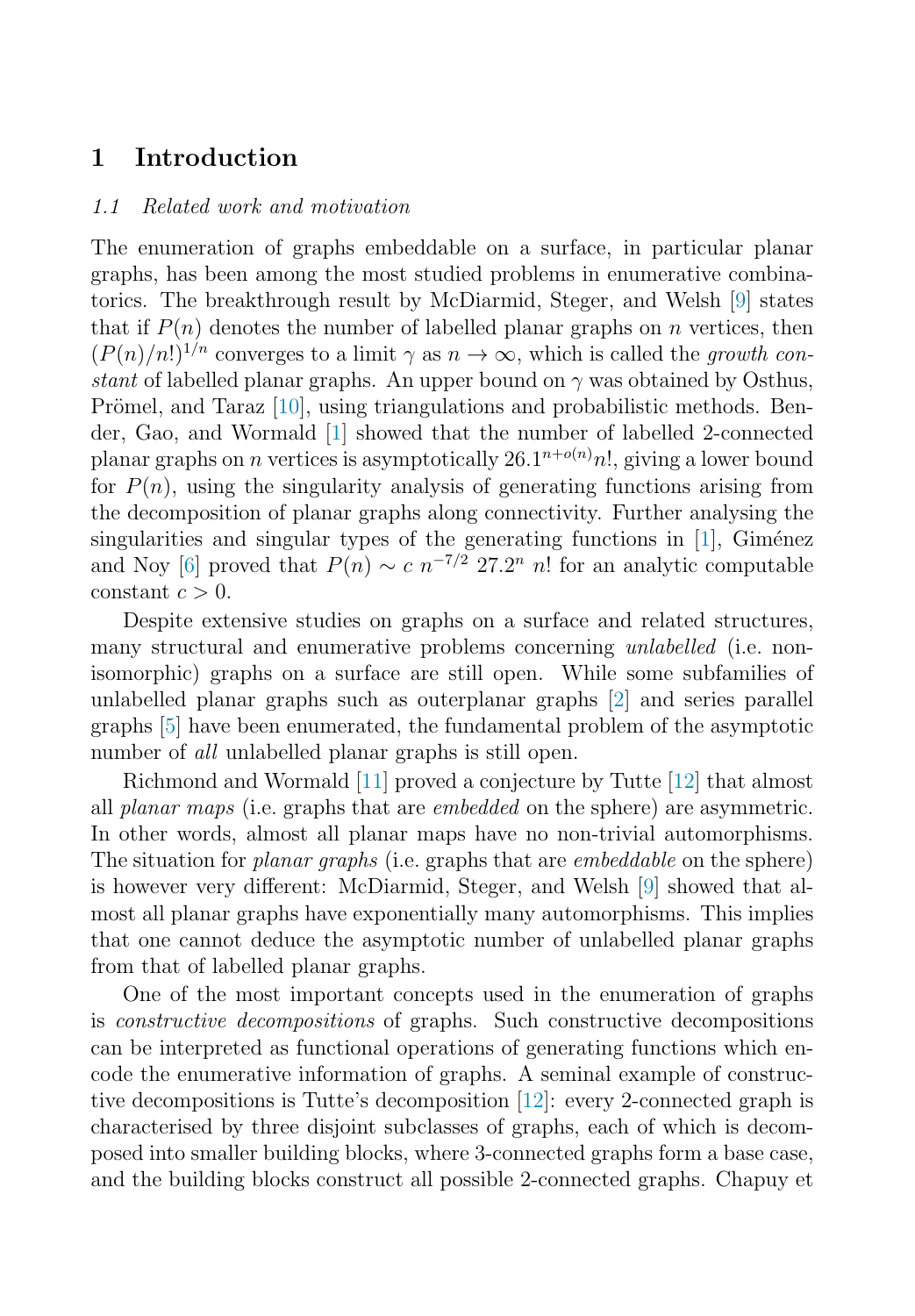al. [\[4\]](#page-7-0) used this decomposition to construct a grammar that allows to transfer enumeration results for 3-connected planar graphs to planar graphs. Since 3-connected planar graphs have a unique embedding up to orientation, enumerating 3-connected labelled maps gives rise to an enumeration of labelled planar graphs.

For unlabelled graphs, however, the situation is more difficult: due to symmetries of the graphs and maps considered, the constructive decomposition does not yield a 1-1 correspondence. In order to deal with unlabelled graphs, it is therefore necessary to gain a better understanding of the symmetries of planar graphs.

## 1.2 Main results and techniques

In this work we derive a complete description of the automorphisms of unlabelled planar triangulations. Because the dual of triangulations are 3-connected cubic planar graphs, these characterisations of symmetries of unlabelled triangulations can be interpreted in terms of symmetries of unlabelled 3-connected cubic planar graphs. Using the enumeration grammar obtained in [\[4\]](#page-7-0), we can transfer these symmetry information to those of unlabelled cubic planar graphs, leading to the complete description of unlabelled cubic planar graphs [\[8\]](#page-7-0). We believe that the insight gained in this work can be applied to study the symmetry and component structure of unlabelled planar graphs, in particular that of 3-connected unlabelled planar graphs, by carefully characterising planar graphs with different types of symmetries.

Symmetries of triangulations can be of two different types: *reflective* or rotative. We develop a constructive decomposition that depends on whether the triangulation T has reflective symmetries, rotative symmetries, or both. In either case,  $T$  contains a unique subgraph  $G$  from a class of base cases, which we call *girdles, spindles,* and *skeletons.* A *girdle* is essentially a cycle with a few additional vertices and edges that is invariant under the reflection. It divides T into two sides that are isomorphic. A spindle is a system of paths—again with some additional vertices and edges—between the two unique invariant vertices, edges, or faces. It divides  $T$  into several near-triangulations which we call the *segments* of the spindle. If T has a rotation of order  $k$ , then the set of all segments decomposes into sets of size  $k$  consisting of isomorphic neartriangulations. Finally, a skeleton is the union of all girdles that arise from the reflective symmetries of T. Similar to the spindle, the skeleton divides  $T$ into segments, and those segments can be partitioned into equally sized sets of isomorphic segments.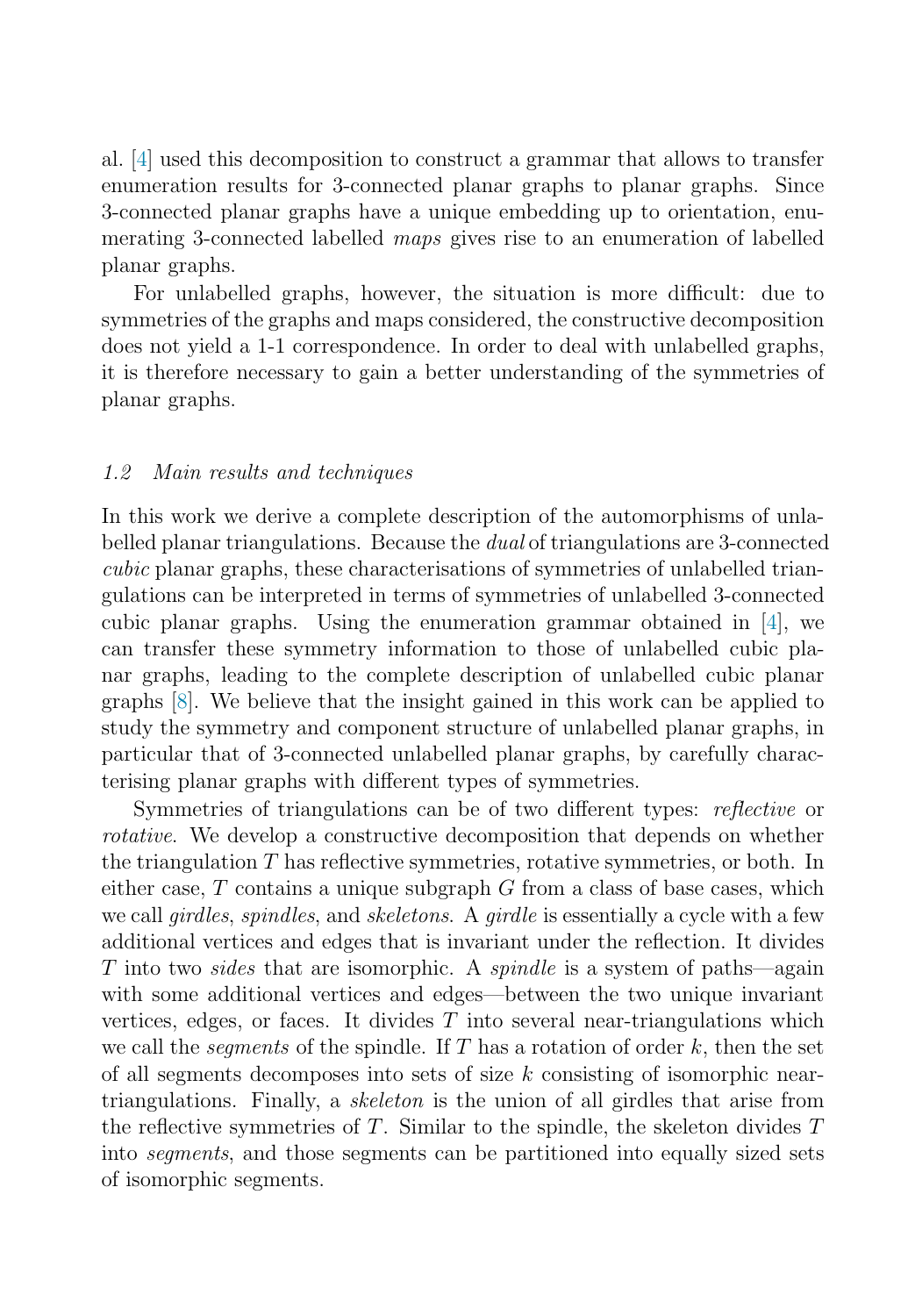Using these structures, we obtain our main result.

**Theorem 1.1** Triangulations with reflective, rotative, or both symmetries have the following constructive decomposition:

- (i) The set of triangulations with reflective symmetries is obtained from the set of girdles and the set of near-triangulations that are sides of girdles;
- (ii) the set of triangulations with rotative symmetries is obtained from the set of spindles and the set of near-triangulations that are segments of spindles; and
- (iii) the set of triangulations with both reflective and rotative symmetries is obtained from the set of skeletons and the set of near-triangulations that are segments of skeletons.

# **2 Preliminaries and notation**

All graphs and triangulations in the following are *unlabelled* and do not contain loops or double edges. All maps are considered to be maps on the sphere. We refer to the vertices, edges, and faces of a triangulation as its cells of dimension 0, 1, and 2, respectively. Two cells of different dimension are called incident if one is contained in the (topological) boundary of the other. For every cell c of a given dimension d the numbers of incident cells of dimensions  $d + 1$ (mod 3) and  $d + 2$  (mod 3) coincide. We call this number the *degree* of c and denote it by  $d(c)$ . The set of cells incident with a given cell c has a cyclic order  $(c_1, c_2, \ldots, c_{2d(c)})$  in which two cells are consecutive if and only if they are incident in the triangulation. This order is unique up to orientation. Two cells  $c_{\alpha}, c_{\beta}$  with  $\alpha, \beta \in \{1, 2, ..., 2d(c)\}\$  are said to lie opposite at c if  $|\alpha - \beta| = d(c).$ 

A cell c of a triangulation  $T$  is *invariant* under a given automorphism  $\varphi$  of T if  $\varphi(c) = c$ . In enumerative combinatorics, triangulations are often considered with a given rooting; in other words, a certain cell is required to be invariant under all automorphisms that are considered. All triangulations in this paper will have a root  $c_0$ , which might be a vertex, an edge, or a face. We denote by  $Aut(c_0, T)$  the group of automorphisms of T under which  $c_0$  is invariant.

A basic building block of our constructions will be near-triangulations. A near-triangulation  $N$  is a plane graph in which one face is marked to be the outer face; this face is bounded by a cycle of any length while all other faces, the inner faces, are bounded by triangles. The vertices and edges on the boundary of the outer face are the *outer vertices* and *outer edges* of N, all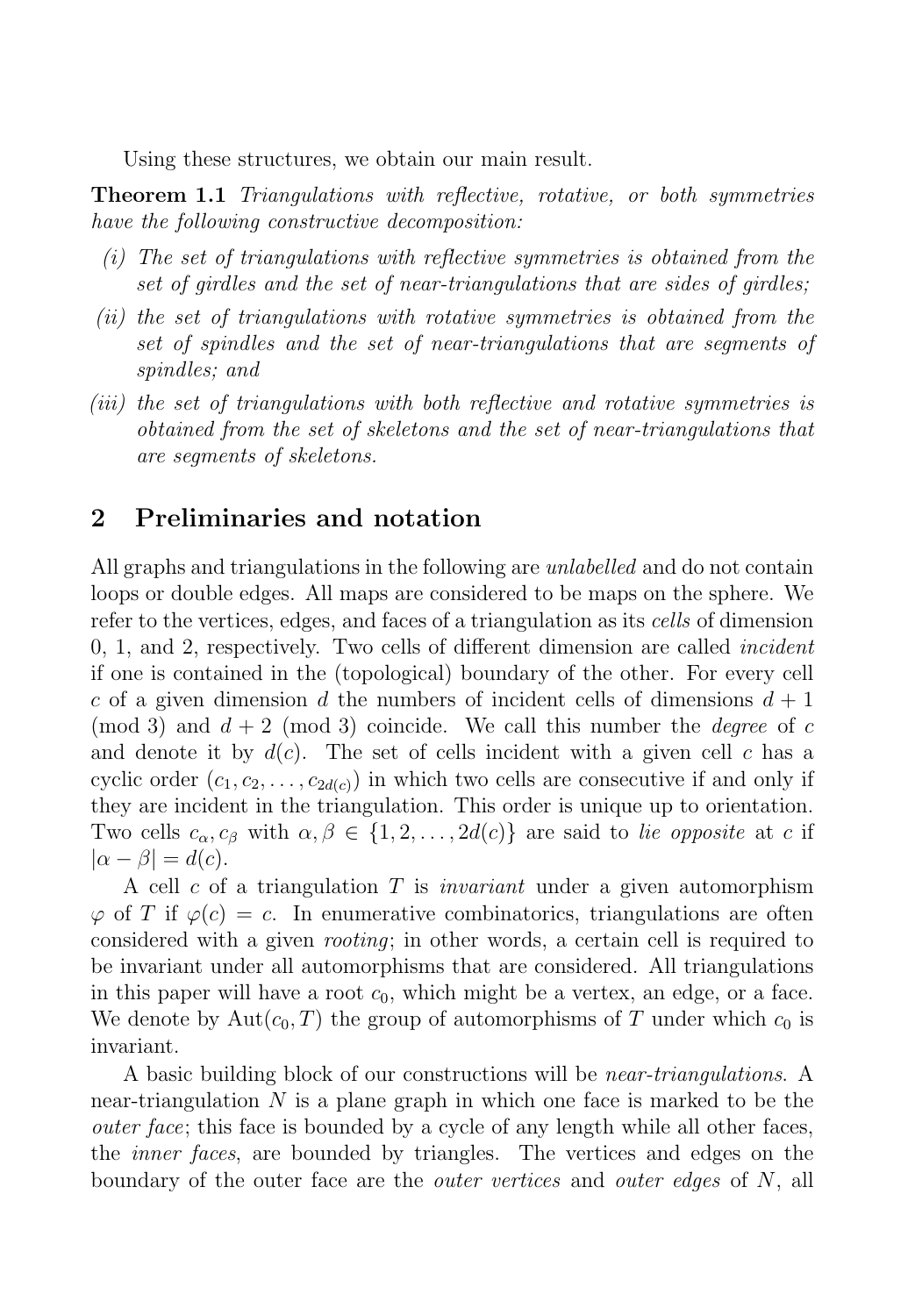other vertices and edges are inner vertices and inner edges.

In order to describe automorphisms in  $Aut(c_0, T)$ , it is enough to describe their action on the cells incident with  $c_0$ . Indeed, if  $\varphi, \psi \in \text{Aut}(c_0, T)$  satisfy  $\varphi(c) = \psi(c)$  for all cells c incident with  $c_0$ , then a simple induction shows that  $\varphi = \psi$ . On the other hand, the possible actions on the cells incident with  $c_0$  can easily be described using the cyclic sequence of those cells described above: if a nontrivial automorphism  $\varphi \in Aut(c_0, T)$  changes the orientation of the sequence, we call it reflective; otherwise, we call it rotative.

## **3 Constructive decomposition of triangulations**

#### 3.1 Reflective symmetries

If  $\varphi \in \text{Aut}(c_0, T)$  is reflective, then precisely two of the cells incident with  $c_0$ are invariant under  $\varphi$ . A recursive construction by Tutte [\[13\]](#page-7-0) shows that there is a cyclic sequence  $(c_0,\ldots,c_k)$  of cells such that

- (i) each  $c_i$  is invariant under  $\varphi$ ;
- (ii) two cells  $c_i$ ,  $c_j$  are incident if and only if  $|i j| = 1$ ; and
- (iii) for each i, the cells  $c_{i-1}$  and  $c_{i+1}$  lie opposite at  $c_i$ .

The subgraph  $G$  of  $T$  consisting of all vertices and edges that either lie in the above sequence or on the boundary of a face in the sequence is the girdle of T with respect to  $\varphi$  (see Figure [1\(](#page-6-0)a)). The cells  $c_0, \ldots, c_k$  are the central cells of  $G$ , the other vertices and edges of  $G$  are its *outer cells*. The girdle divides  $T$  into two *sides* that are isomorphic near-triangulations, thus decomposing  $T$ into its girdle and two isomorphic near-triangulations.

It is important to note that not all near-triangulations can occur as a side of some triangulation  $T$  with reflective symmetry. Indeed, since our triangulations do not have double edges, a side of T can not have an inner edge connecting two central vertices of the girdle, as such an edge would appear in both sides of T and would thus be part of a double edge.

#### 3.2 Rotative symmetries

If Aut( $c_0$ , T) contains a rotative symmetry  $\varphi$ , of order m say, then there is a unique cell  $c_1 \neq c_0$  that is also invariant under  $\varphi$ . We call  $c_0$  the north pole and  $c_1$  the south pole of T. Tutte [\[13\]](#page-7-0) used this fact to construct a subgraph of T that consists of a shortest path P between the poles and all images  $\varphi^{i}(P)$  of P. This subgraph divides T into m isomorphic near-triangulations. However,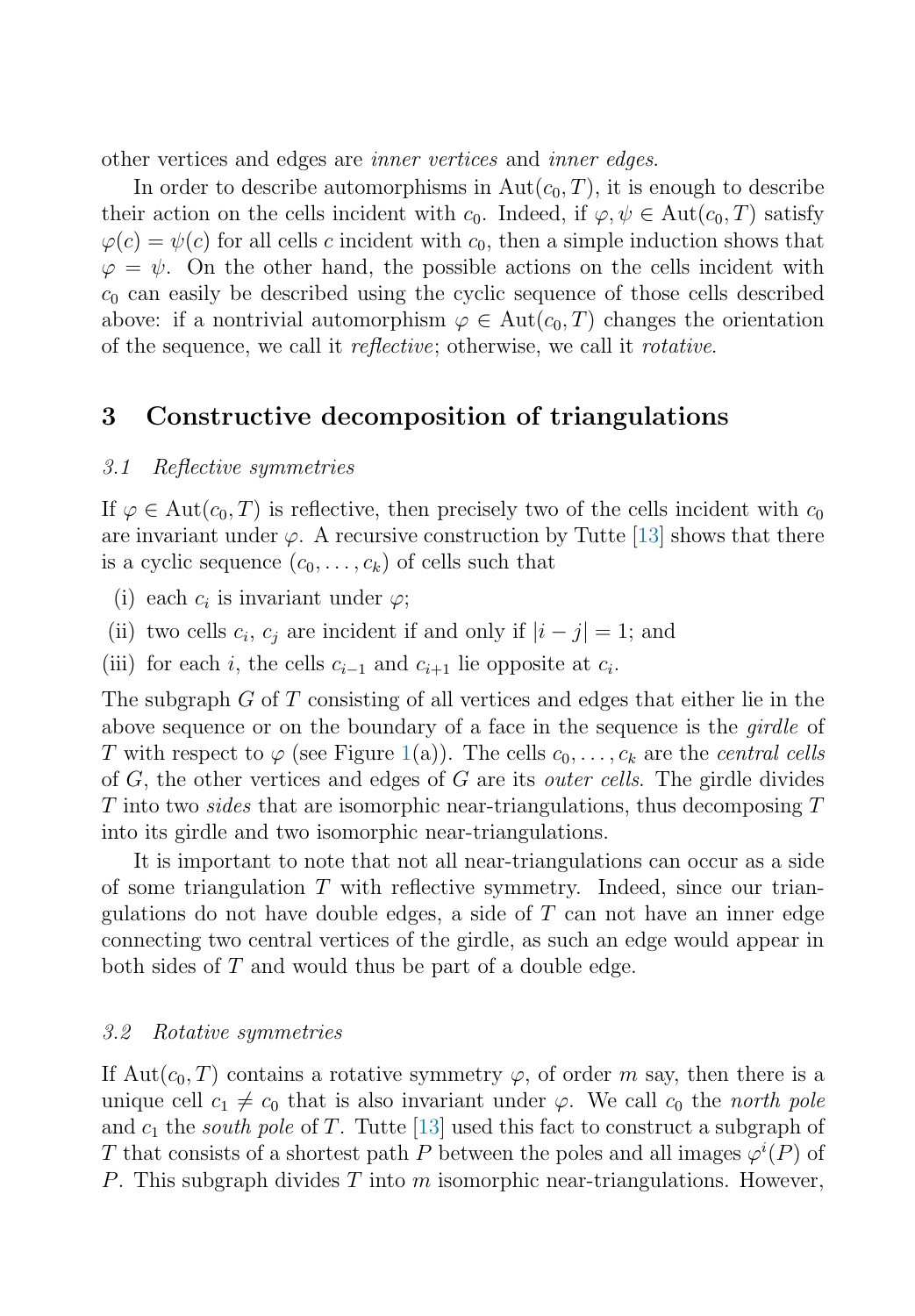this is not a constructive decomposition as the path  $P$  is not unique.

We modify Tutte's construction as follows so as to obtain a constructive decomposition. First, we show that there is a sequence  $L_1, \ldots, L_k$  of graphs in T, called levels, having the following properties.

- (i) Each  $L_i$  is invariant under  $\varphi$ ;
- (ii) all vertices in  $L_1$  have an edge to  $c_0$ ;
- (iii) all vertices in  $L_i$ ,  $i > 1$ , have an edge to  $L_{i-1}$ ; and
- (iv)  $L_k$  contains  $c_1$  or its incident vertices.

Then we grow paths  $P_1, \ldots, P_{d(c_0)}$  from  $c_0$  to  $c_1$  simultaneously. We start each  $P_i$  with an edge from  $c_0$  to  $L_1$ . Then for each path, we go along  $L_1$  in clockwise direction until we reach a vertex  $v_i$  that has a neighbour in  $L_2$ . Then we proceed along the leftmost edge from  $v_i$  to  $L_2$  and repeat this construction until we reach the last level  $L_k$  (see Figure [1\(](#page-6-0)b)).

The spindle divides  $T$  into several near-triangulations, the *sequents* of  $T$ . Since the order of  $\varphi$  is m, the set of segments is partitioned into sets of m isomorphic near-triangulations. Due to the construction of the spindle, there are several restrictions on the distribution of inner edges in a segment.

#### 3.3 Reflective and rotative symmetries

If  $\text{Aut}(c_0, T)$  contains both reflective and rotative symmetries, then T contains a girdle for every reflection, say  $m$  girdles. Using the fact that the composition of two reflections is a rotation, we can prove that

- (i) each girdle contains both poles of  $T$  as central cells and
- (ii) no other cell is central in more than one girdle.

Note that (ii) is no restriction on the *outer* vertices and edges of girdles. In other words, two girdles can only intersect in the poles, but they can touch also in other places. By (i), the poles split each girdle into two parts which we call meridians. The order in which the meridians are arranged around the north pole  $c_0$  defines a cyclic order  $M_1, \ldots, M_{2m}$  on the set of meridians. In this order, the meridians  $M_i$  and  $M_{i+m}$  are the two parts of a girdle for every i. If we apply the reflection corresponding to this girdle, we map  $M_{i-1}$  to  $M_{i+1}$ . Thus, the meridians with even index are isomorphic, and so are the meridians with odd index.

The union of all meridians is the *skeleton* of T (see Figure [1\(](#page-6-0)c)). Similar to the girdle and spindle, the skeleton divides  $T$  into several near-triangulations, the segments of T. Applying all automorphisms in  $Aut(c_0, T)$ , we see that the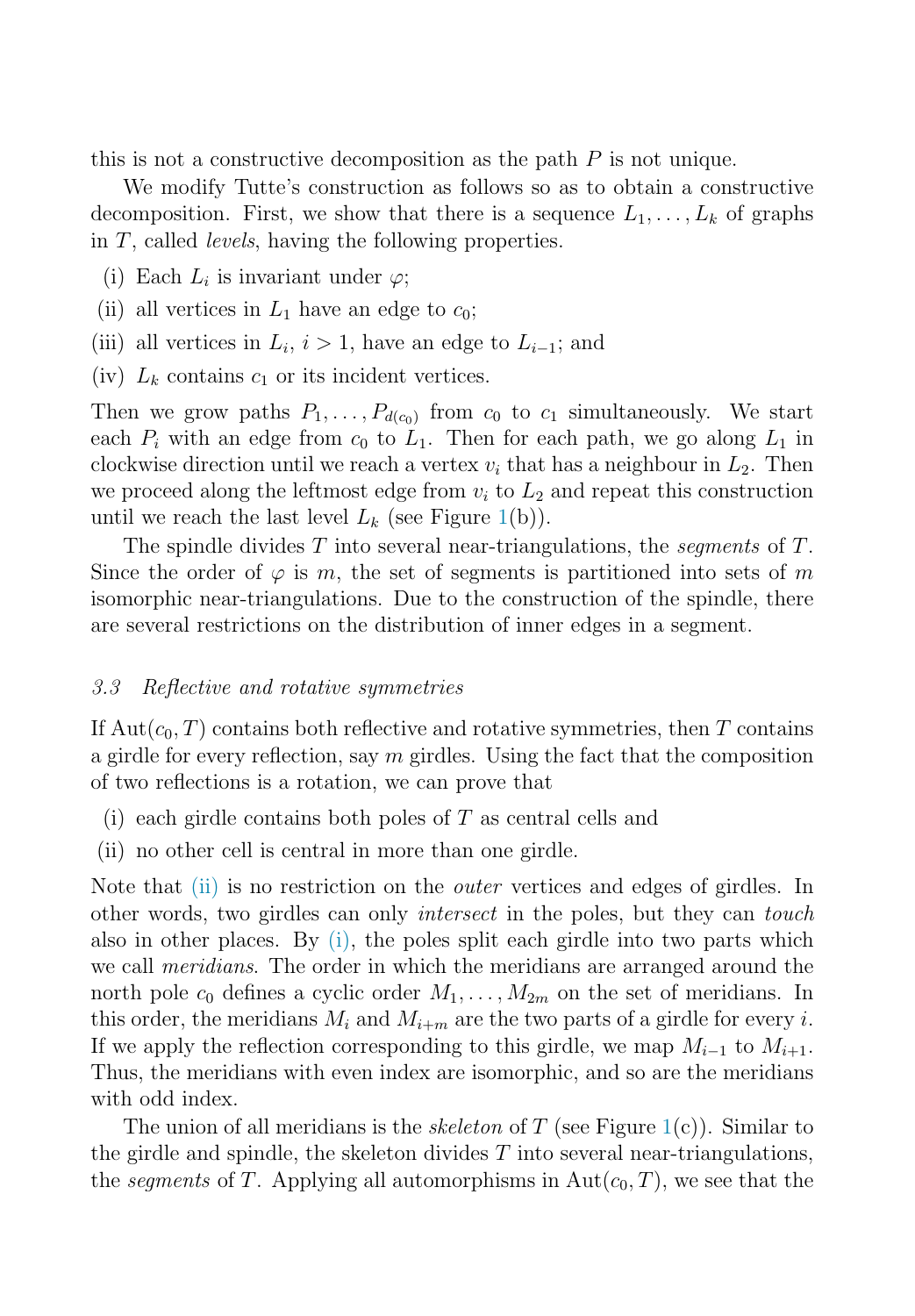<span id="page-6-0"></span>set of segments is partitioned into sets of  $2m$  isomorphic near-triangulations. Similarly to the case of reflective symmetry, some inner edges are forbidden in segments, since they would result in double edges.



Fig. 1. Rooted (purple) triangulations with (a) reflective symmetry and its girdle (blue), (b) rotative symmetry and its spindle (blue), (c) both types of symmetries and its skeleton (red/blue). In (c), every two meridians of the same colour are isomorphic.

## **4 Discussion**

Constructive decompositions for labelled graphs or maps can be interpreted as functional operations of generating functions which encode the enumerative information of these graphs or maps. As for unlabelled graphs and maps, the use of *cycle index sums* is more appropriate, since they contain additional information about the automorphisms of these graphs or maps.

Cycle index sums that describe girdles, spindles, or skeletons can be obtained directly from the definitions of these graphs. The near-triangulations that appear in the different cases of the decomposition, on the other hand, can be decomposed in such a way as to obtain functional operations that define their cycle index sums. Using the enumeration grammar from [\[4\]](#page-7-0), we can transfer the symmetry information encoded in the cycle index sums to those of unlabelled cubic planar graphs, leading to the complete description of unlabelled cubic planar graphs [\[8\]](#page-7-0). This will be done in a similar manner as for labelled cubic planar graphs [\[3\]](#page-7-0).

## **References**

[1] Bender, E., Z. Gao, and N. Wormald, *The number of labelled 2-connected planar graphs*, Electron. J. Combin. **9** (2002), #R43.